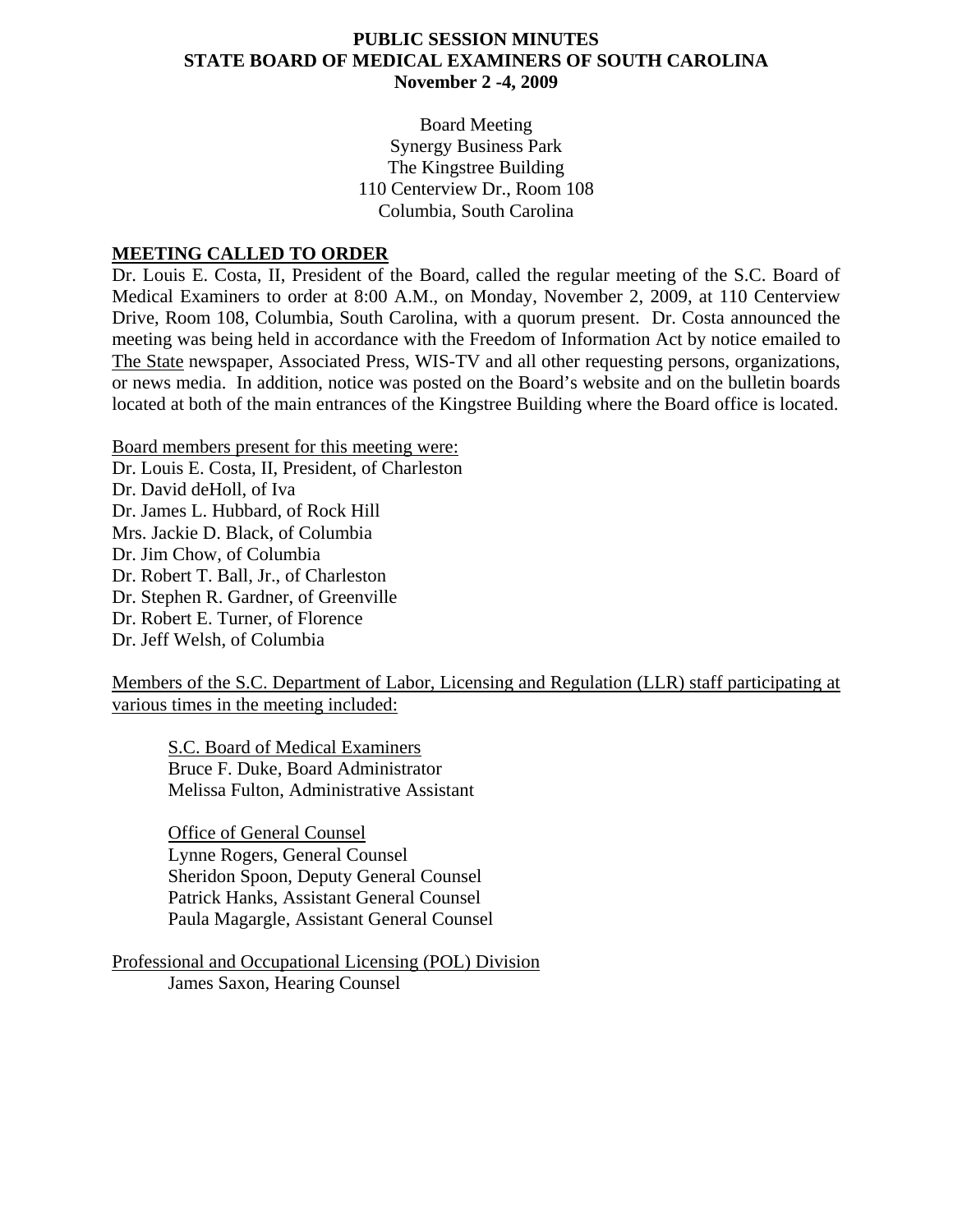## **REVIEW/APPROVAL OF AGENDA**

An agenda for this meeting was reviewed and approved.

### **REVIEW/APPROVAL OF MINUTES FROM JULY 2009 BOARD MEETING:**

**The July 2009 minutes were reviewed and a motion was made to approve the Minutes with the corrections, recommendations and or deletions. Dr. deHoll seconded the motion and it was unanimously passed.** 

\_\_\_\_\_\_\_\_\_\_\_\_\_\_\_\_\_\_\_\_\_\_\_\_\_\_\_\_\_\_\_\_\_\_\_\_\_\_\_\_\_\_\_\_\_\_\_\_\_\_\_\_\_\_\_\_\_\_\_\_\_\_\_\_\_\_\_\_\_\_\_\_\_

## **A MOTION WAS UNANIMOUSLY PASSED TO APPROVE THE BOARD MEETING DATES FOR 2010 AND 2011**

**2010**

**FEBRUARY 1 -3, 2010 MAY 17 - 19, 2010 AUGUST 2 - 4 2010 NOVEMBER 8 -10, 2010**

**2011**

**JANUARY 31 - FEBRUARY 2, 2011 MAY 2 - 4, 2011 AUGUST 1 - 3, 2011 OCTOBER 31 - 2, 2011**

 **Dr. deHoll requested an explanation from staff concerning the publication on the Board's website when a Temporary Suspension Order (TSO) is executed. Mr. Duke explained that the Board issues a private TSO with details for internal use only and a public TSO that informs the public of the fact that a physician is suspended. Mr. Duke explained that the revised Medical Practice Act requires these provisions.** 

**Mr. Duke reported statistics to the Board pertaining to the number of licenses that had lapsed due to nonrenewal. One notice is currently sent out notifying of renewal. Thirteen hundred had lapsed after the latest renewal expiration date, as opposed to 855 in the preceding renewal cycle. Mr. Duke continued by explaining the current procedures for license renewal, including notification, wallet cards, late fees, fines and consent agreements. After a lengthy discussion Dr. Costa directed Mr. Duke to ask the Director to reinstitute the issuing of ID cards during the next renewal cycle.**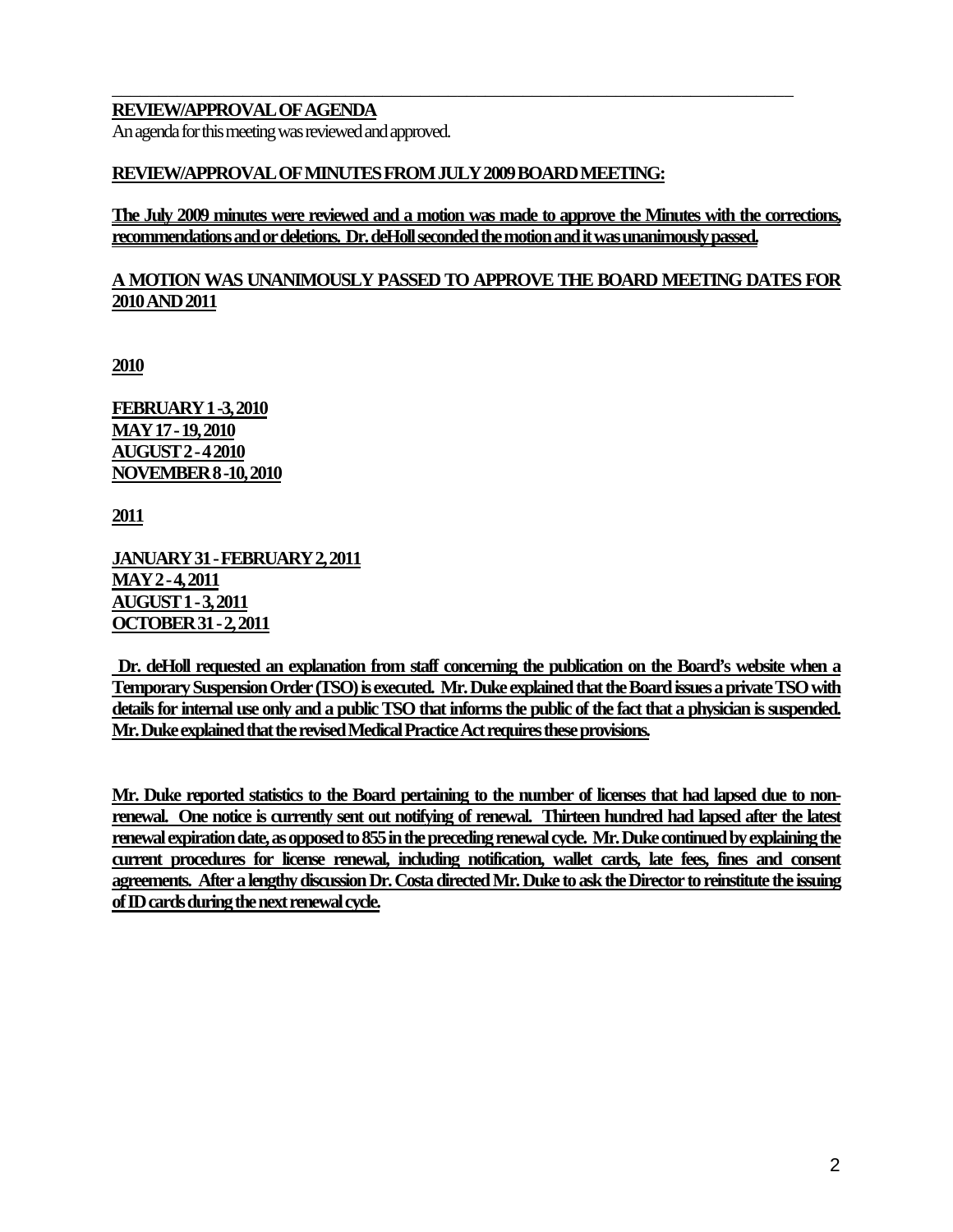# **FINAL ORDER HEARINGS**

**A motion was made and passed for the Board to go into Executive Session to conduct Final Order Hearings.** Each hearing was held in Executive Session, and a transcript of each hearing, as well as the Board's Final Order, are on file at the Board Office. No votes were made or actions taken while the Board was in Executive Session. **A motion was made and passed to return to Public Session and the Board voted on the following sanctions after each Final Order Hearing:**

\_\_\_\_\_\_\_\_\_\_\_\_\_\_\_\_\_\_\_\_\_\_\_\_\_\_\_\_\_\_\_\_\_\_\_\_\_\_\_\_\_\_\_\_\_\_\_\_\_\_\_\_\_\_\_\_\_\_\_\_\_\_\_\_\_\_\_\_\_\_\_\_\_

**Miriam E. Johnson, RCP 2003-208 Final Order Hearing**

**Respondent did not appear. Hearing held without her appearance.** 

**Motion by Ms. Black to accept Panel report that recommended license revocation and seconded by Dr. Ball.** 

**All in favor Motion carries** 

**2008-234 Final Order Hearing**

**A motion was made as follows by Dr. Ball ;** 

**Private Reprimand** 

- **Payment of court cost of 200.00**
- **Respondent must attend a Board approved Boundary course.**

**Motion is seconded by Dr. Turner.** 

**All in Favor Motion carries** 

**Emmanuel O . Edsomwan, M.D. Applicant for licensure**

**A motion was made by Dr. deHoll as follows;** 

• **To grant license** 

**Motion was seconded by Dr. Ball.** 

**All in Favor Motion carries.**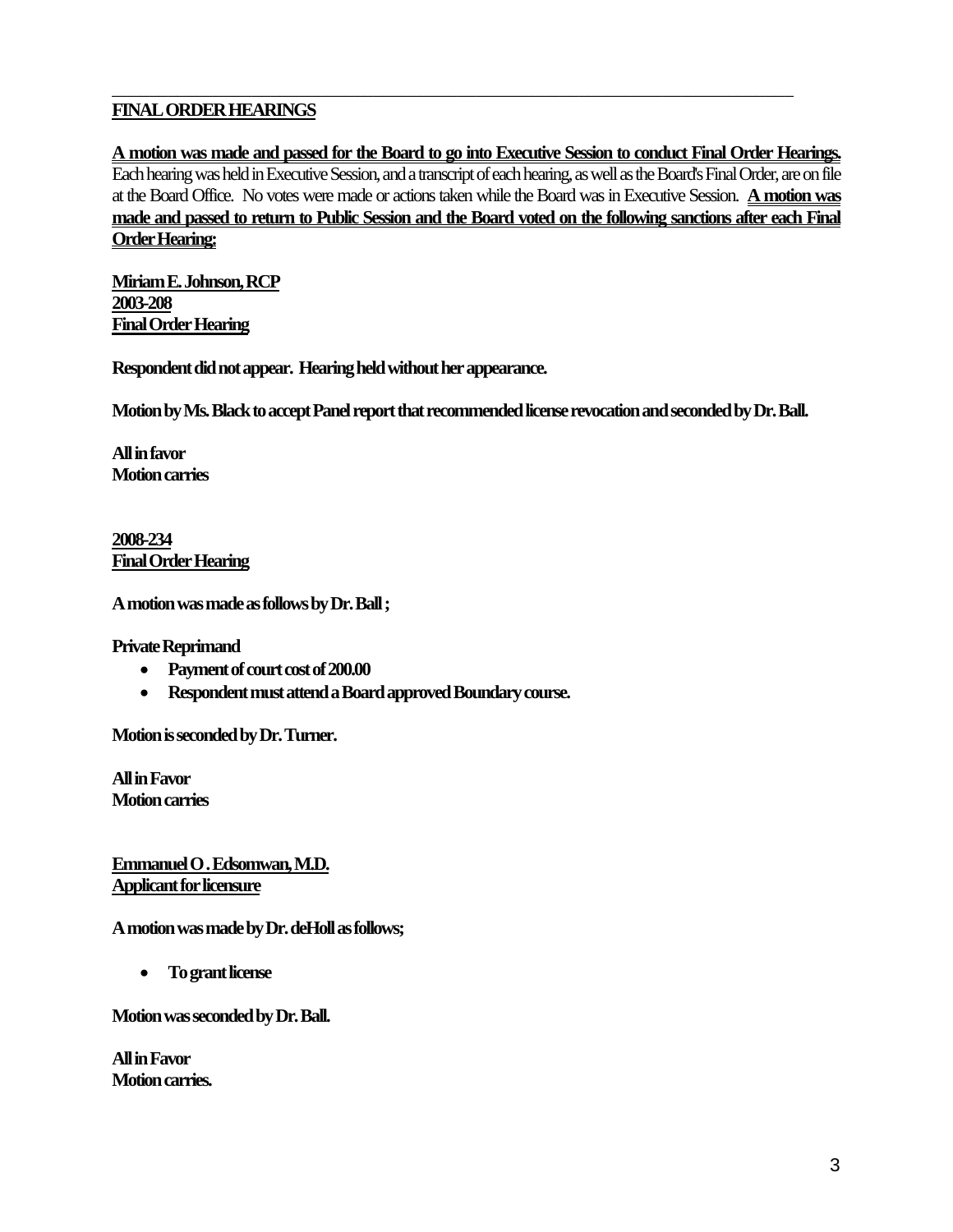**Ishmeal Major, M.D. 2008-20 Final Order Hearing**

**A Motion was made by Dr. Ball as follows;** 

**Respondent receives a public reprimand Respondent must pay 1000.00 in fine and 500.00 in court cost within 6 months** 

\_\_\_\_\_\_\_\_\_\_\_\_\_\_\_\_\_\_\_\_\_\_\_\_\_\_\_\_\_\_\_\_\_\_\_\_\_\_\_\_\_\_\_\_\_\_\_\_\_\_\_\_\_\_\_\_\_\_\_\_\_\_\_\_\_\_\_\_\_\_\_\_\_

**Motion seconded by Dr. Welsh** 

**All in favor Motion Carries** 

#### **2 Petitioners asking for Relief from Private Consent Agreements**

**Petitioner 1** 

**A Motion was made by Dr. deHoll to; Waive CME fine Uphold \$1,000.00 fine for practicing on a lapsed license** 

**Motion Seconded by Dr. Chow All in favor Motion Carries** 

**Petitioner 2**

**Motion to deny request by Dr. deHoll. Seconded by Dr. Chow Opposed by Dr. Ball Dr. Turner Abstains Majority in Favor** 

**Motion Carries.** 

**John A. Bailey, M.D. Request to be released from Terms and Conditions**

**Motion by Dr. Gardner to grant request Seconded by Dr. Ball** 

**All in favor Motion carries**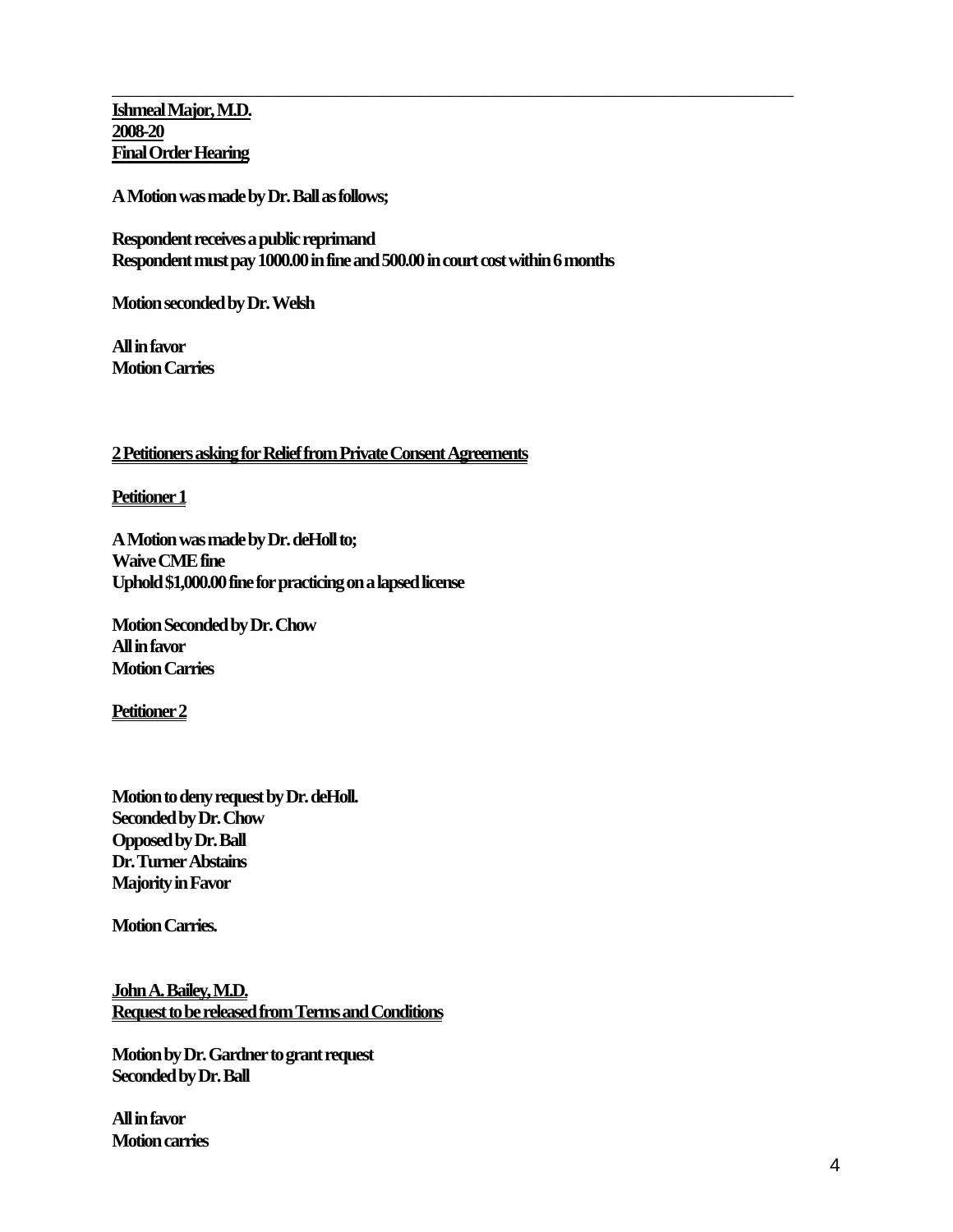## **2008-270 Final Order Hearing**

**A Motion was made by Dr. deHoll as follows;** 

**Accept the private agreement that requires respondent to be an active participant in the Recovering Professionals Program for a period of not less than five years.** 

\_\_\_\_\_\_\_\_\_\_\_\_\_\_\_\_\_\_\_\_\_\_\_\_\_\_\_\_\_\_\_\_\_\_\_\_\_\_\_\_\_\_\_\_\_\_\_\_\_\_\_\_\_\_\_\_\_\_\_\_\_\_\_\_\_\_\_\_\_\_\_\_\_

**Seconded by Dr. Gardner** 

**All in favor Motion carries** 

## **Applicant for Licensure**

**Motion by Dr. deHoll to approve licensure in state of S.C. upon the following agreement.** 

- **Private agreement that would include the following elements**
- **Site specific practice to include Toumey Medical Center. (any change would have to be Board approved)**
- **Enrollment in RPP for a period of not less than five years.**
- **Psychological evaluation approved by the Board with continued follow up and reporting to the Board concerning gambling addiction and any other psychological issues.**
- **Quarterly reports from Toumey Medical Center concerning clinical competency.**

**Motion seconded by Dr. Gardner.** 

**All in favor Motion carries** 

### **Thomas Roberts, M.D. Consideration of Terms and Conditions in Board's Final Order**

**Motion by Dr. Ball as follows:** 

- **Respondent must have a chaperone at all times when a patient is present.**
- **Surgical monitoring 100% with at least 25% provided by a board certified plastic surgeon but cannot be Dr. Brunner. 75% provided by Dr. Green or other board approved surgeon.**
- **The executive committee of the Board will meet with Dr. Roberts, his counsel and chaperone staff to finalize his practice setting.**

**Motion seconded by Dr. Turner** 

**In favor Dr. Ball, Dr. Welsh, Dr. Turner and Dr. Ball. Opposed Dr. Gardner, Ms. Black and Dr. Chow.**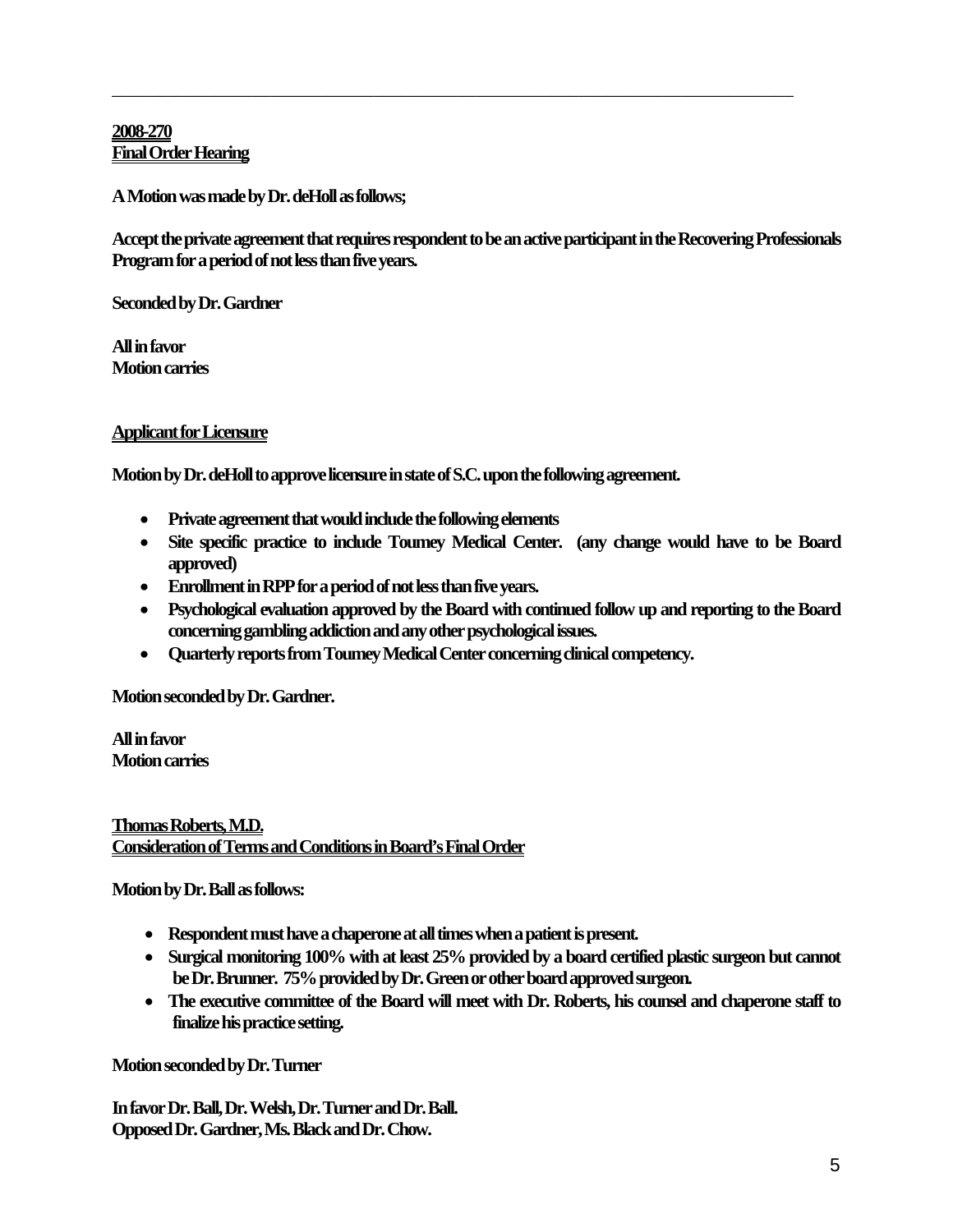**Abstained Dr. Costa.** 

**Motion Carries** 

**Office of General Counsel Report – Pat Hanks**

**A motion was made and passed for the Board to go into Executive Session to review the General Counsel reports. No votes were made or actions taken while the Board was in Executive Session.** 

\_\_\_\_\_\_\_\_\_\_\_\_\_\_\_\_\_\_\_\_\_\_\_\_\_\_\_\_\_\_\_\_\_\_\_\_\_\_\_\_\_\_\_\_\_\_\_\_\_\_\_\_\_\_\_\_\_\_\_\_\_\_\_\_\_\_\_\_\_\_\_\_\_

#### **Dismissals**

**A motion was made that was seconded by Dr. deHoll and unanimously passed to approve the following cases. Cases 1 through 51** 

## **LETTERS OF CAUTION**

**A motion was made that was seconded by Dr. Costa and unanimously passed to issue a Letter of Caution in the following cases:**

**Cases 55 through 67** 

#### **FORMAL COMPLAINTS**

**A motion was made that was seconded by Dr. Costa and unanimously passed to authorize the issuance of a Formal Complaint pursuant to the recommendation of LLR's General Counsel that there is sufficient evidence to warrant formal proceeding in the following cases:**

**Cases 52 through 54** 

## **CASES ON APPEAL**

In Executive Session, the Board reviewed the cases that are now on appeal and received specific briefings from Mr. Hanks.

## **COMPLIANCE REPORT**

The Board received as information a list of monitoring cases that have been determined as being non-compliant. The Office of General Counsel is currently working on these cases to bring them up-to-date.

## **LICENSEES BEING MONITORED**

The Board received as information a list of all the licensees currently being monitored by the Board.

## **Adjoun**

The Board adjourned at 6:00 p.m.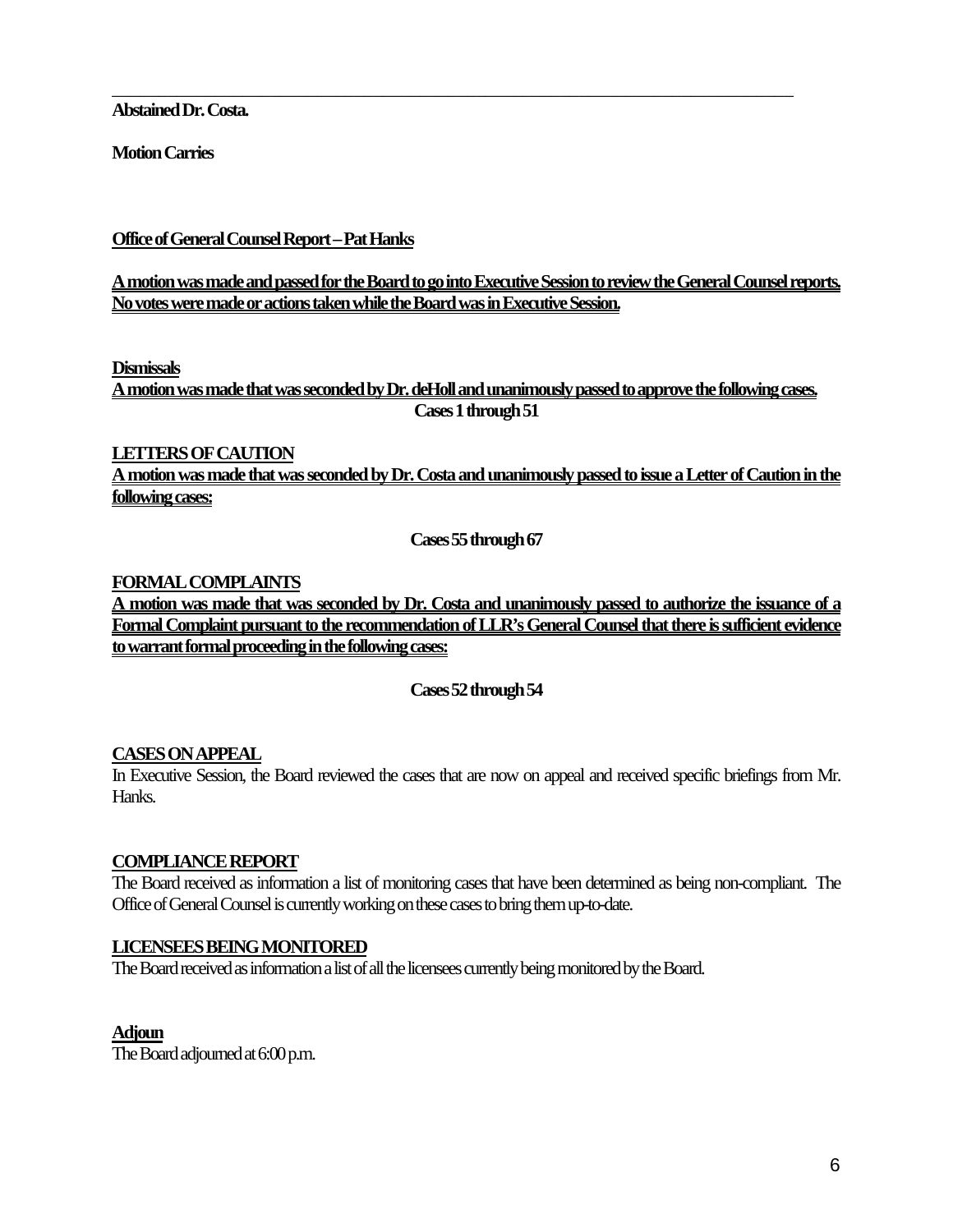**The Board reconvened on Tuesday November 3 at 8:00am**.

\_\_\_\_\_\_\_\_\_\_\_\_\_\_\_\_\_\_\_\_\_\_\_\_\_\_\_\_\_\_\_\_\_\_\_\_\_\_\_\_\_\_\_\_\_\_\_\_\_\_\_\_\_\_\_\_\_\_\_\_\_\_\_\_\_\_\_\_\_\_\_\_\_

**Jon C. Kazaglis, M.D. Final Order Hearing**

**A motion was made as follows by Dr. Turner:** 

**Public Reprimand** 

- **2 year probation**
- **Respondent must pay court costs in the amount of \$250.00**

**Motion was seconded by Dr. deHoll.** 

**All in Favor Motion Carries** 

**Florence Schenker, M.D. Final Order Hearing**

**A motion was made as follows by Dr. deHoll:** 

**Public Reprimand** 

- **Fine of \$1,000.00**
- **Investigative costs of \$1612.50**
- **Attorneys costs of \$450.00**
- **Suspension of license and must appear before the Board before licensee can be considered for reinstatement.**

• **Respondent must take a record-keeping course and prescription writing course approved by the Board. Motion was seconded by Dr. Ball.** 

**All in favor Motion Carries** 

**Election of Executive Committee;**

**A motion was made by Dr. Turner to elect the following officers for calendar year 2010; President: Dr. Costa Vice President: Dr. Gardner Secretary: Dr. deHoll** 

**Motion was seconded by Ms. Black.** 

**All in favor**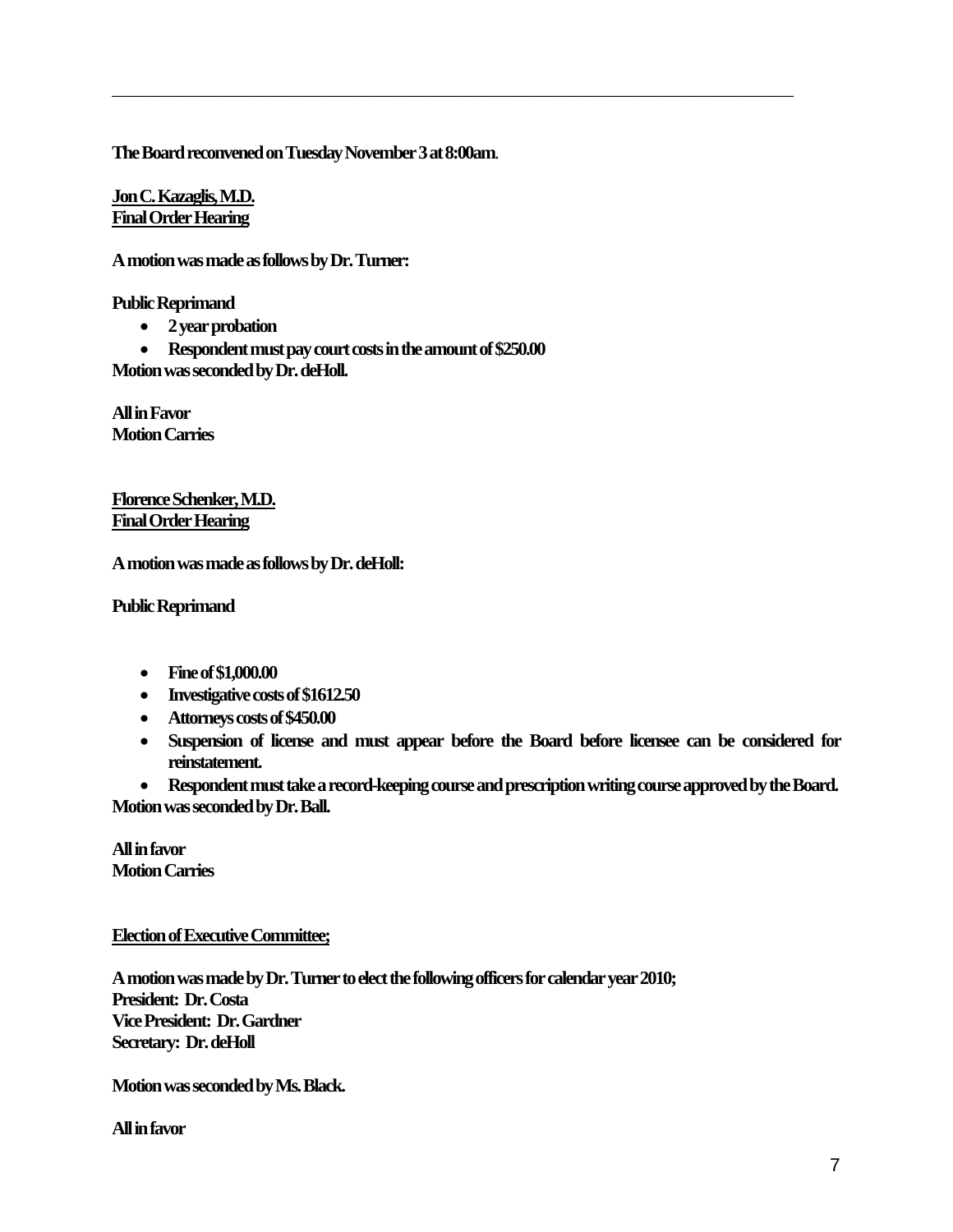### **Motion Carries**

### **Applicant for Licensure**

**A motion was made by Dr. Costa for a private hearing and only Board staff and Board were present;** 

\_\_\_\_\_\_\_\_\_\_\_\_\_\_\_\_\_\_\_\_\_\_\_\_\_\_\_\_\_\_\_\_\_\_\_\_\_\_\_\_\_\_\_\_\_\_\_\_\_\_\_\_\_\_\_\_\_\_\_\_\_\_\_\_\_\_\_\_\_\_\_\_\_

**A motion was made for the applicant to sign a private agreement reflecting the NC private order that includes CDC guidelines and to grant licensure.** 

**Motion was seconded by Dr. Hubbard.** 

**All in favor Motion carries** 

**Steven Miszkiewicz, M.D. Final Order Hearing**

**A motion was made by Dr. Ball as follows:** 

- **Public reprimand**
- **Investigative cost of \$200.00 and Attorney fees in the amount of \$300.00**
- **Respondent cannot prescribe schedule 2 substances for the next 2 years.**

**Motion seconded by Dr. Hubbard.** 

**All in favor Motion carries** 

**Douglas McGill Final Order Hearing**

**A motion was made by Dr. deHoll as follows:** 

- **Accept the Memorandum of Agreement**
- **Respondent will receive a Public Reprimand**
- **Court cost in the amount of \$600.00 and attorney fees in the amount of \$595.37.**
- **Continue enrollment and participation with RPP for 5 years and after that time Respondent may petition the Board for release from this term.**

**Motion seconded by Dr. Turner.** 

**All in favor Motion carries**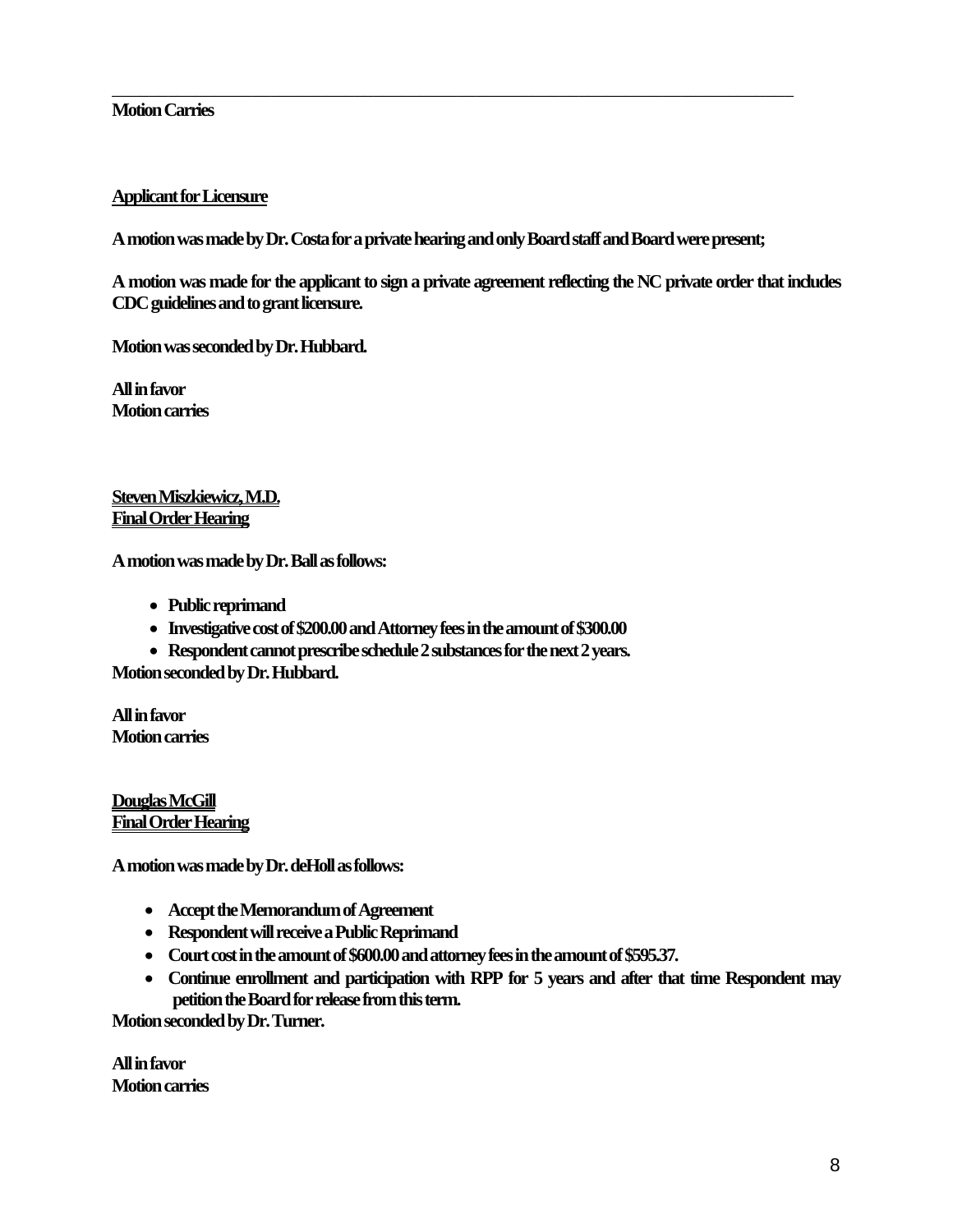## **Joel Bridgewater, M.D. Final Order Hearing**

**A motion was made by Dr. Hubbard as follows:** 

- **Public reprimand**
- **License Suspended but stayed with a site specific plan given to the Board**

\_\_\_\_\_\_\_\_\_\_\_\_\_\_\_\_\_\_\_\_\_\_\_\_\_\_\_\_\_\_\_\_\_\_\_\_\_\_\_\_\_\_\_\_\_\_\_\_\_\_\_\_\_\_\_\_\_\_\_\_\_\_\_\_\_\_\_\_\_\_\_\_\_

• **Court cost of \$430.00** 

**Motion seconded by Dr. Turner** 

**All in favor Motion carries** 

**2006-264 Final Order Hearing**

**A motion was made by Dr. Hubbard as follows:** 

- **Accept Memorandum of Agreement**
- **Private reprimand**

**Motion seconded by Dr. Ball** 

**All in favor Motion carries** 

# **Adjourn**

The Board adjourned at 6:00 p.m.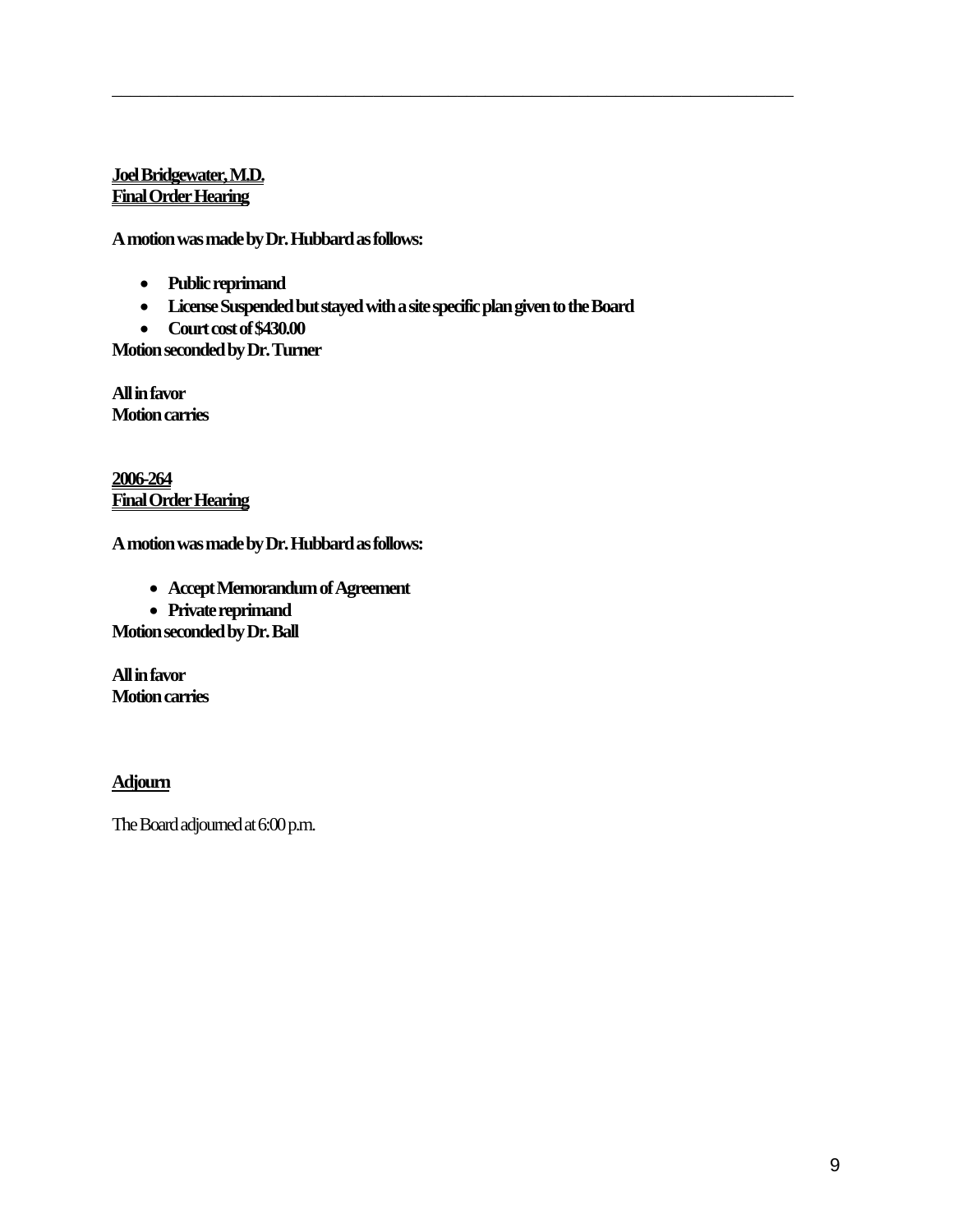## **The Board reconvened at 8:00 am on Wednesday November 4, 2010**

\_\_\_\_\_\_\_\_\_\_\_\_\_\_\_\_\_\_\_\_\_\_\_\_\_\_\_\_\_\_\_\_\_\_\_\_\_\_\_\_\_\_\_\_\_\_\_\_\_\_\_\_\_\_\_\_\_\_\_\_\_\_\_\_\_\_\_\_\_\_\_\_\_

#### **Appointment to IRC**

**A motion was made to appoint Dr. Satish Prabhu to the IRC** 

**All in favor Motion carries** 

**Thomas J Downs, M.D. Applicant for licensure**

**A motion was made by Dr. Ball as follows:** 

**Grant full licensure pending interview by Board member.** 

**Motion seconded by Dr. Welsh** 

**All in favor Motion carries** 

**Heidi T. Nicholson, M.D. Applicant for licensure**

**A motion was made by Dr. Turner as follows:** 

**Grant full licensure pending interview by Board member.** 

**Motion seconded by Dr. Ball** 

**All in favor Motion carries** 

**Michael Yuz, M.D. Applicant for licensure**

**A motion was made by Dr. Costa as follows:** 

**Grant full licensure pending interview by Board member.** 

**Motion seconded by Dr. Gardner**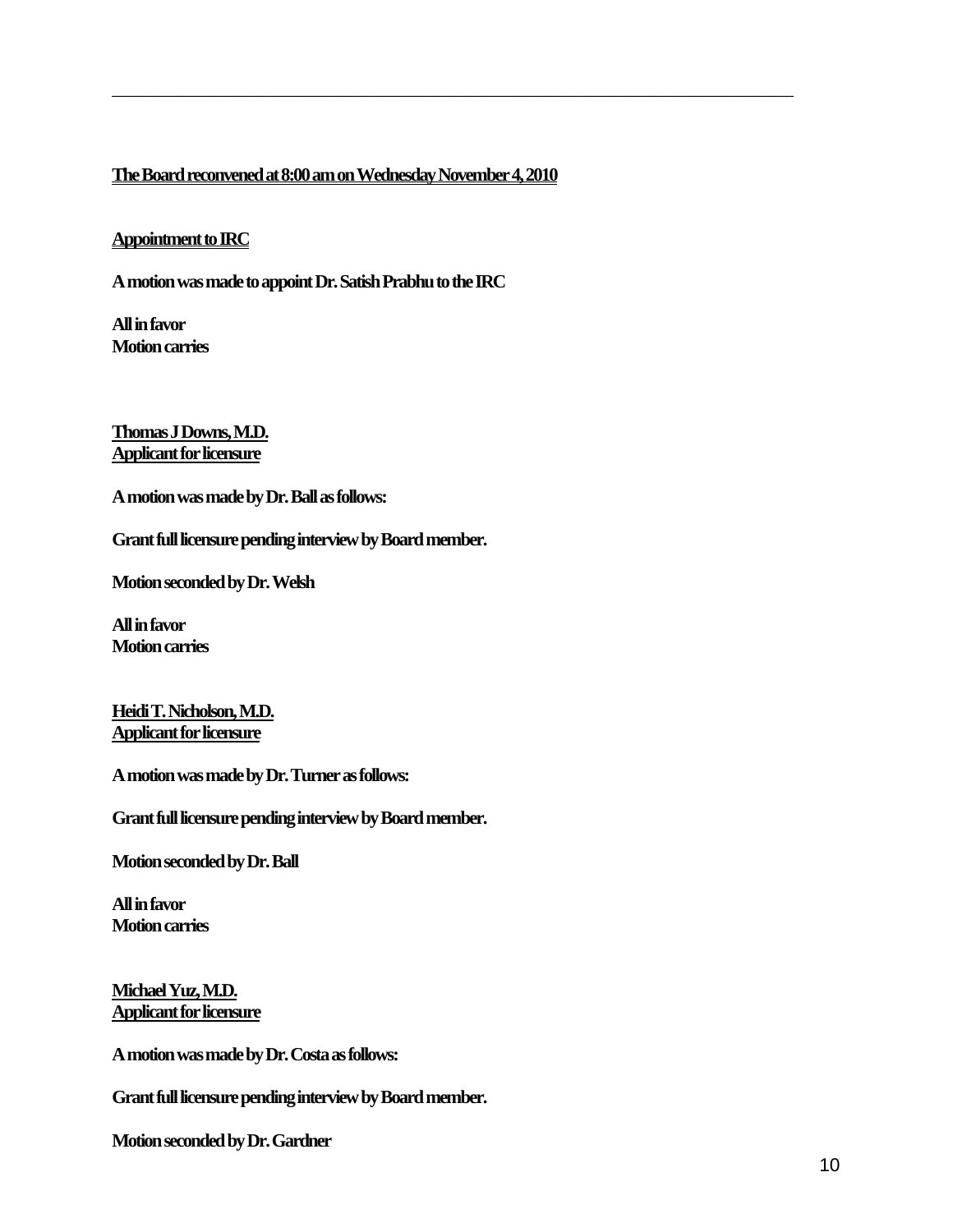**All in favor Motion carries** 

### **Alex Snead, M.D. Applicant for licensure**

**A motion was made by Dr. Ball as follows:** 

**Grant full licensure pending interview by Board member.** 

**Motion seconded by Dr. Welsh** 

**All in favor Motion carries.** 

**Jonathan G. Eli-Philips M.D. Applicant for licensure**

**A motion was made by Dr. deHoll as follows:** 

**Grant full licensure and the retainment of license is contingent upon applicant passing Board certification within 2 years.** 

\_\_\_\_\_\_\_\_\_\_\_\_\_\_\_\_\_\_\_\_\_\_\_\_\_\_\_\_\_\_\_\_\_\_\_\_\_\_\_\_\_\_\_\_\_\_\_\_\_\_\_\_\_\_\_\_\_\_\_\_\_\_\_\_\_\_\_\_\_\_\_\_\_

**Motion seconded by Dr. Hubbard** 

**All in favor Motion carries** 

#### **Cheri Crowley DEA presentation:**

**Ms. Crowley addressed the Board on processes and investigations conducted by DEA and how this relates to the Medical Board. She emphasized the need for DEA and LLR to communicate more effectively.** 

**She proposed that LLR send DEA a paper copy of suspension or revocations so they then could take action, as the Licensing authority is the overarching authority.** 

**She also suggested that DEA will notify LLR of immediate controlled license suspensions so LLR can take appropriate action against licensee.** 

**William Crigler, M.D. Request to be released from Terms and Conditions**

**A motion was made by Dr. Welsh to release the Petitioner from the Terms and Conditions.**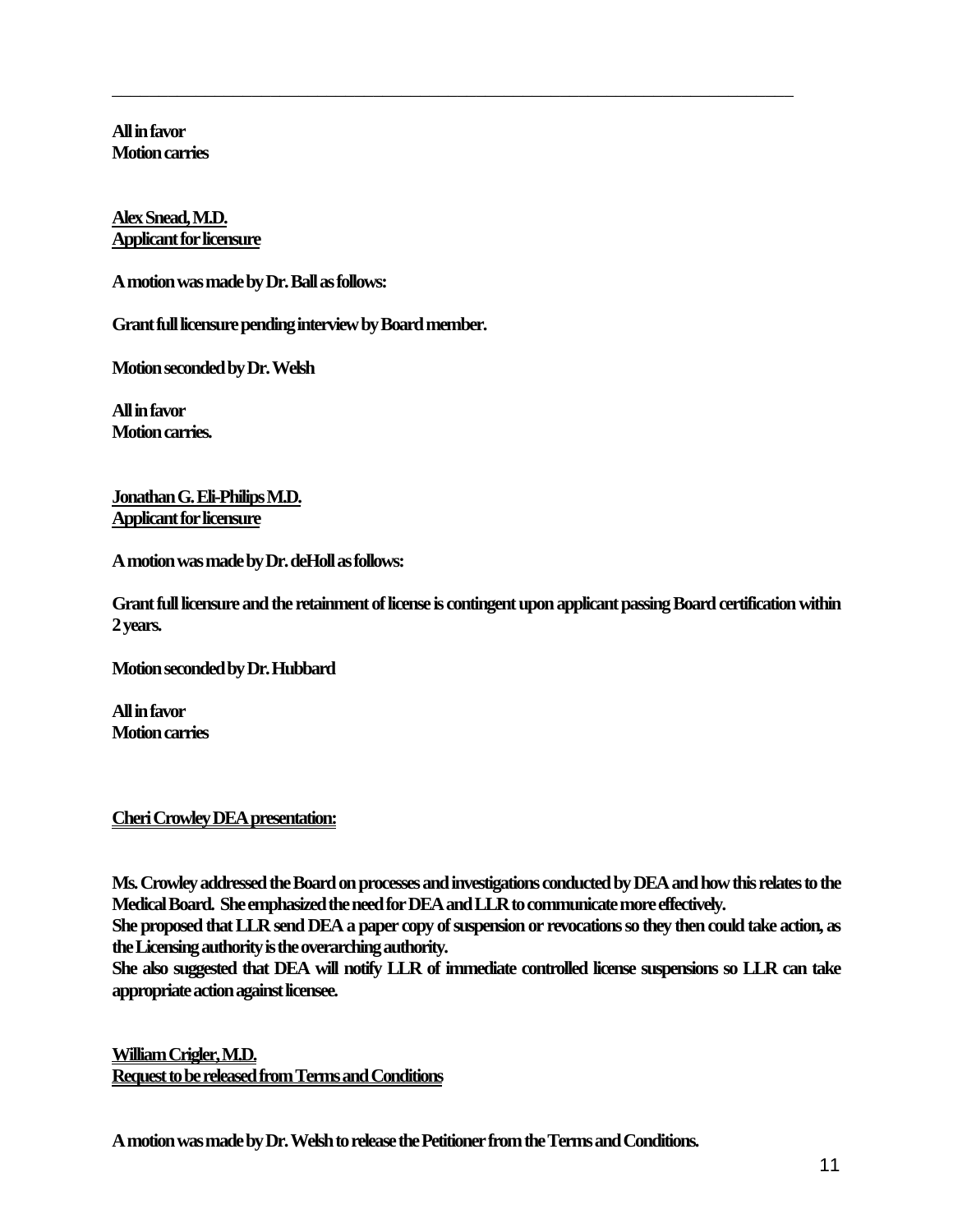**Motion was seconded by Dr. Turner** 

**All in favor Motion carries Acupuncture Committee:**

**The Board requested that Acupuncture committee chair, Martin Herbkersman appear at the next board meeting to discuss matters relating to the practice of Acupuncture, specifically as it relates to physicians.** 

\_\_\_\_\_\_\_\_\_\_\_\_\_\_\_\_\_\_\_\_\_\_\_\_\_\_\_\_\_\_\_\_\_\_\_\_\_\_\_\_\_\_\_\_\_\_\_\_\_\_\_\_\_\_\_\_\_\_\_\_\_\_\_\_\_\_\_\_\_\_\_\_\_

**Petitions asking for Relief from Private Consent Agreements:**

#### **Petitioner 1:**

**A motion was made by Dr. deHoll as follows:** 

**Petitioner must pay a \$1,000.00 fine.** 

**Motion was seconded by Dr. Turner** 

**All in favor Motion carries** 

## **Petitioner 2:**

**A motion was made by Dr. Ball as follows:** 

**Petitioner must pay a \$1, 000.00 fine.** 

**Motion was seconded by Dr. Welsh** 

**All in favor Motion carries** 

#### **Adjourn**

**The Board adjourned at 4:00 pm.**